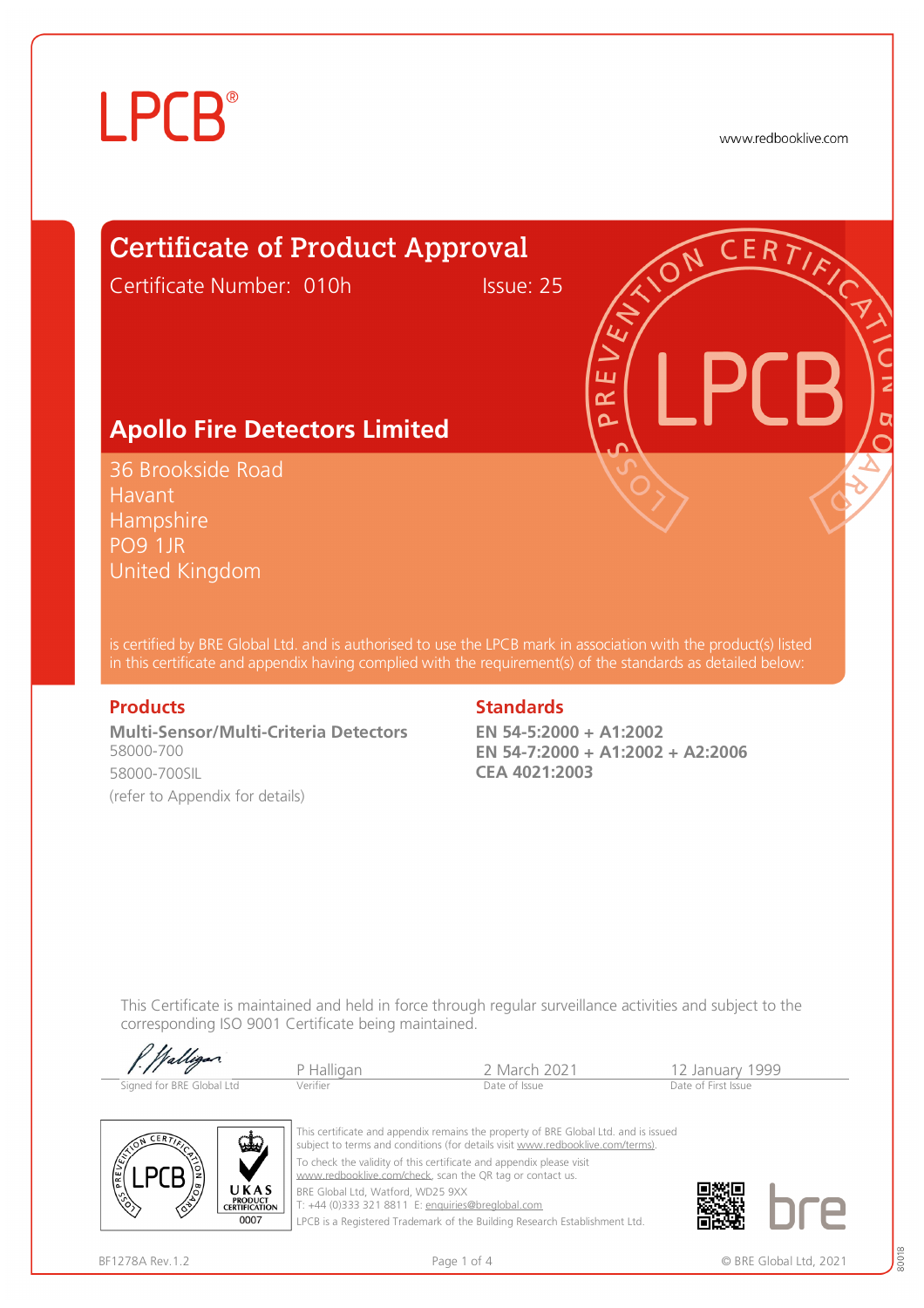#### BF1278A Rev.1.2 **Page 2 of 4** Page 2 of 4 © BRE Global Ltd, 2021

# **LPCB**®

# Appendix to Certificate No: 010h Issue: 25

### **Apollo Fire Detectors Limited**

| Certified<br>Product | Description                                                                                                                                                                                                                                                                                                                                                                                                                                                                                                                                                                                                                                                                                                               | <b>LPCB</b><br>Ref.No. |
|----------------------|---------------------------------------------------------------------------------------------------------------------------------------------------------------------------------------------------------------------------------------------------------------------------------------------------------------------------------------------------------------------------------------------------------------------------------------------------------------------------------------------------------------------------------------------------------------------------------------------------------------------------------------------------------------------------------------------------------------------------|------------------------|
| 58000-700            | Discovery Analogue Addressable Multisensor Detector (45681-209 and 45681-<br>210 bases)<br>Notes:<br>1. Certified at the following settings:<br>Mode 1 - High sensitivity smoke detector with standard heat enhancement<br>Mode 2 - Smoke detection only<br>Mode 3 - Medium sensitivity smoke detector with standard heat enhancement<br>Mode $4$ – Low sensitivity smoke detector with high heat enhancement<br>Mode 5 - Class A1 heat detector<br>Also approved in conventional alarm modes 1, 2, 3, 4 and 5<br>2. Approved with Apollo Discovery, XP95, and S90 digital communication<br>protocols that have been configured for the Discovery multisensor detector in<br>accordance with manufacturer's instructions. | 010h/01                |
| 58000-700SIL         | Discovery Analogue Addressable Multisensor Detector (45681-209 and 45681-<br>210 bases)<br>Notes:<br>1. Certified at the following settings:<br>Mode 1 – High sensitivity smoke detector with standard heat enhancement<br>Mode 2 - Smoke detection only<br>Mode 3 - Medium sensitivity smoke detector with standard heat enhancement<br>Mode 4 - Low sensitivity smoke detector with high heat enhancement<br>Mode 5 - Class A1 heat detector<br>Also approved in conventional alarm modes 1, 2, 3, 4 and 5<br>2. Approved with Apollo Discovery, XP95, and S90 digital communication<br>protocols that have been configured for the Discovery multisensor detector in<br>accordance with manufacturer's instructions.   | 010h/01                |

This Certificate is maintained and held in force through regular surveillance activities and subject to the corresponding ISO 9001 Certificate being maintained.

|                                                                                     | P Halligan                        | 2 March 2021                                                                                                                                                                                                                                                                                              | 12 January 1999     |
|-------------------------------------------------------------------------------------|-----------------------------------|-----------------------------------------------------------------------------------------------------------------------------------------------------------------------------------------------------------------------------------------------------------------------------------------------------------|---------------------|
| Signed for BRE Global Ltd                                                           | Verifier                          | Date of Issue                                                                                                                                                                                                                                                                                             | Date of First Issue |
| <b>CERTT</b><br>فطعا<br>$\mathbb{R}^2$<br>E                                         |                                   | This certificate and appendix remains the property of BRE Global Ltd. and is issued<br>subject to terms and conditions (for details visit www.redbooklive.com/terms).<br>To check the validity of this certificate and appendix please visit<br>www.redbooklive.com/check, scan the QR tag or contact us. |                     |
| <b>Contract</b><br>UKAS<br>$\binom{6}{6}$<br><b>PRODUCT</b><br><b>CERTIFICATION</b> | BRE Global Ltd, Watford, WD25 9XX | T: +44 (0)333 321 8811 E: enquiries@breglobal.com                                                                                                                                                                                                                                                         |                     |
| 0007                                                                                |                                   | LPCB is a Registered Trademark of the Building Research Establishment Ltd.                                                                                                                                                                                                                                |                     |

LPCB is a Registered Trademark of the Building Research Establishment Ltd.

80018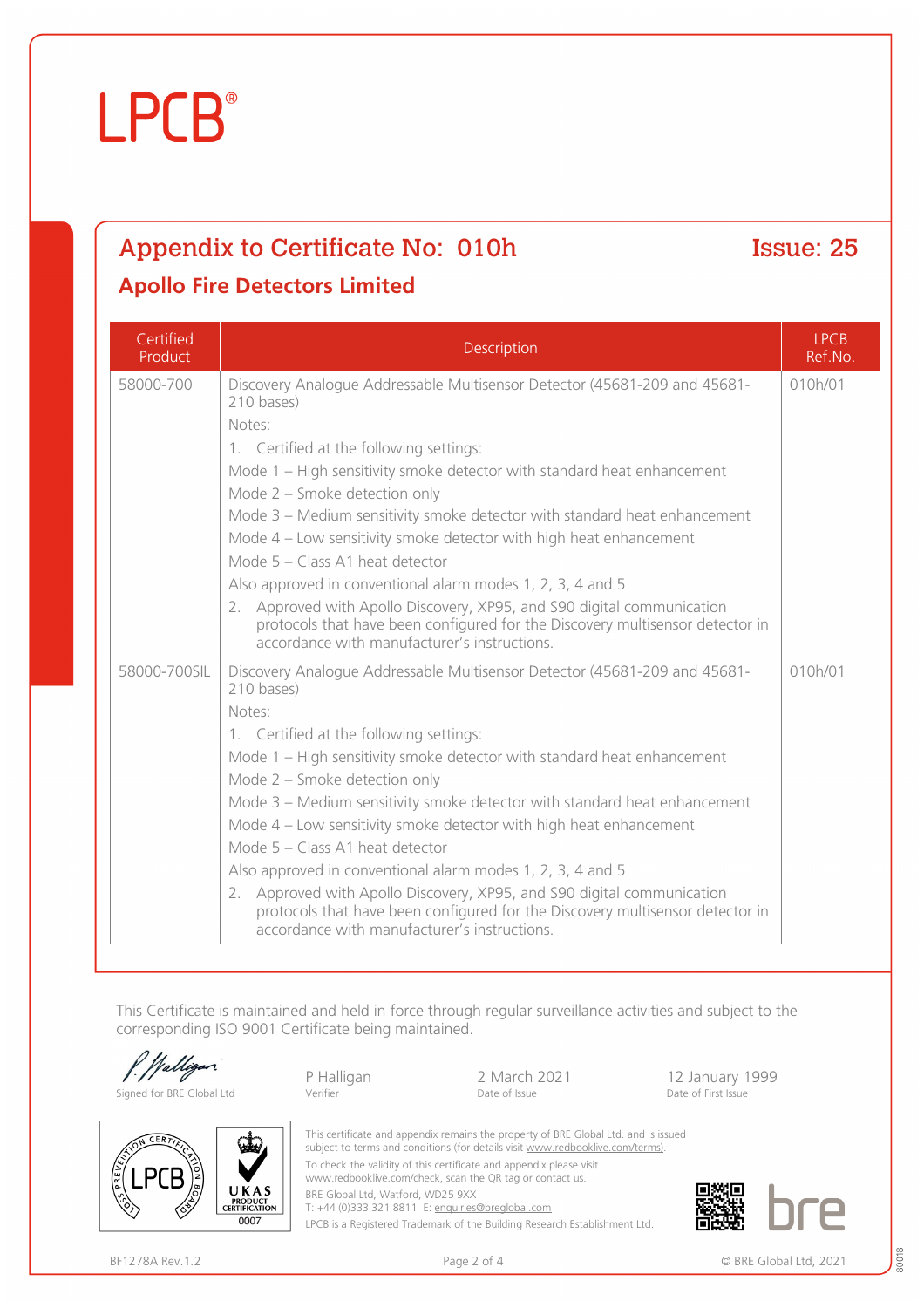# **LPCB**®

### Appendix to Certificate No: 010h Issue: 25 **Apollo Fire Detectors Limited**

#### **Bases**

46581-209 XP95/Discovery standard deep mounting base 45681-210 XP95 Mounting base

This Certificate is maintained and held in force through regular surveillance activities and subject to the corresponding ISO 9001 Certificate being maintained.

| Walligan.                 | P Halligan | 2 March 2021                                                                                                                                                          | 12 January 1999     |  |
|---------------------------|------------|-----------------------------------------------------------------------------------------------------------------------------------------------------------------------|---------------------|--|
| Signed for BRE Global Ltd | Verifier   | Date of Issue                                                                                                                                                         | Date of First Issue |  |
| <b>CERTA</b><br>سلعا      |            | This certificate and appendix remains the property of BRE Global Ltd. and is issued<br>subject to terms and conditions (for details visit www.redbooklive.com/terms). |                     |  |
|                           |            | To check the validity of this certificate and appendix please visit<br>www.redbooklive.com/check, scan the QR tag or contact us.                                      | _____               |  |

[www.redbooklive.com/check](http://www.redbooklive.com/check), scan the QR tag or contact us.

BRE Global Ltd, Watford, WD25 9XX T: +44 (0)333 321 8811 E: [enquiries@breglobal.com](mailto:enquiries@breglobal.com)

LPCB is a Registered Trademark of the Building Research Establishment Ltd.



伦

UKAS PRODUCT<br>CERTIFICATION

0007

80018